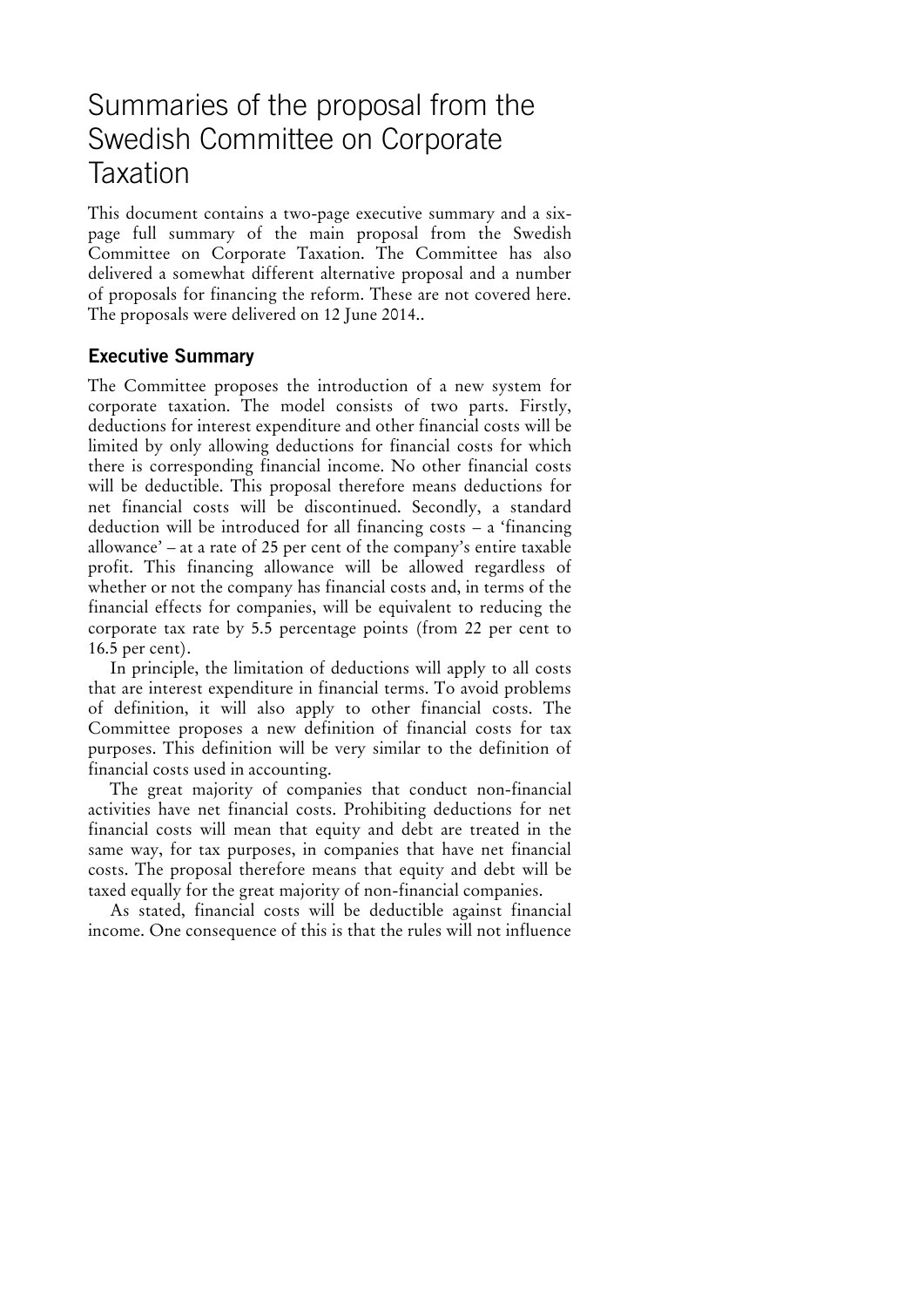the source of financing chosen by companies that have net financial income. In principle, banks always have net financial income. The model is therefore not particularly suitable for banks. Nevertheless, the Committee proposes that financial enterprises should receive financing allowance, but that to compensate for this, the banks should report taxable standard income based on their liabilities. This will mean that the source of financing chosen by banks will also be influenced. Even if full neutrality between equity and debt will not be achieved in the financial sector, the choice of financing will be treated more neutrally than is now the case.

Discontinuing the deduction for net financial costs removes the tax incentive to report large interest costs in Sweden. This makes it possible to abolish the rules to prevent tax planning by means of intra loans between associated enterprisesthat Sweden introduced in 2009 and 2013.

The proposal will result in higher interest costs for companies with net financial costs. However, no very striking increase in costs is involved. At the current lending rate of around 3 per cent, the discontinuation of deductions for net financial costs will mean after-tax interest costs will be 0.50 percentage points higher than under present tax regulations. With a more normal lending rate of 5 per cent, after-tax interest costs would be 0.82 percentage points higher than under present tax regulations.

The proposal means a redistribution of corporate tax payments in the business sector. The change in taxation for a company will depend partly on the leveverage of the company's and partly on the rate of returns on the company's investments. High interest costs will mean higher taxes. High returns will mean large financing allowance and therefore lower taxes. The overall effect will depend on which effect is greatest. The proposal means that companies with large debts and investments that yield low returns will have to pay more in corporate tax than under present tax regulations. Companies with a small debts and investments that yield high returns, in contrast, will pay less in tax.

This proposal is expected to lead to companies having increased equity ratios, which will reduce the sensitivity of the business sector to business cycle fluctuations. The proposal is also expected to lead to a pattern of investments by the business sector that is more beneficial to the economy. In the longer run, this is expected to lead to higher productivity and hence higher wages and higher GDP.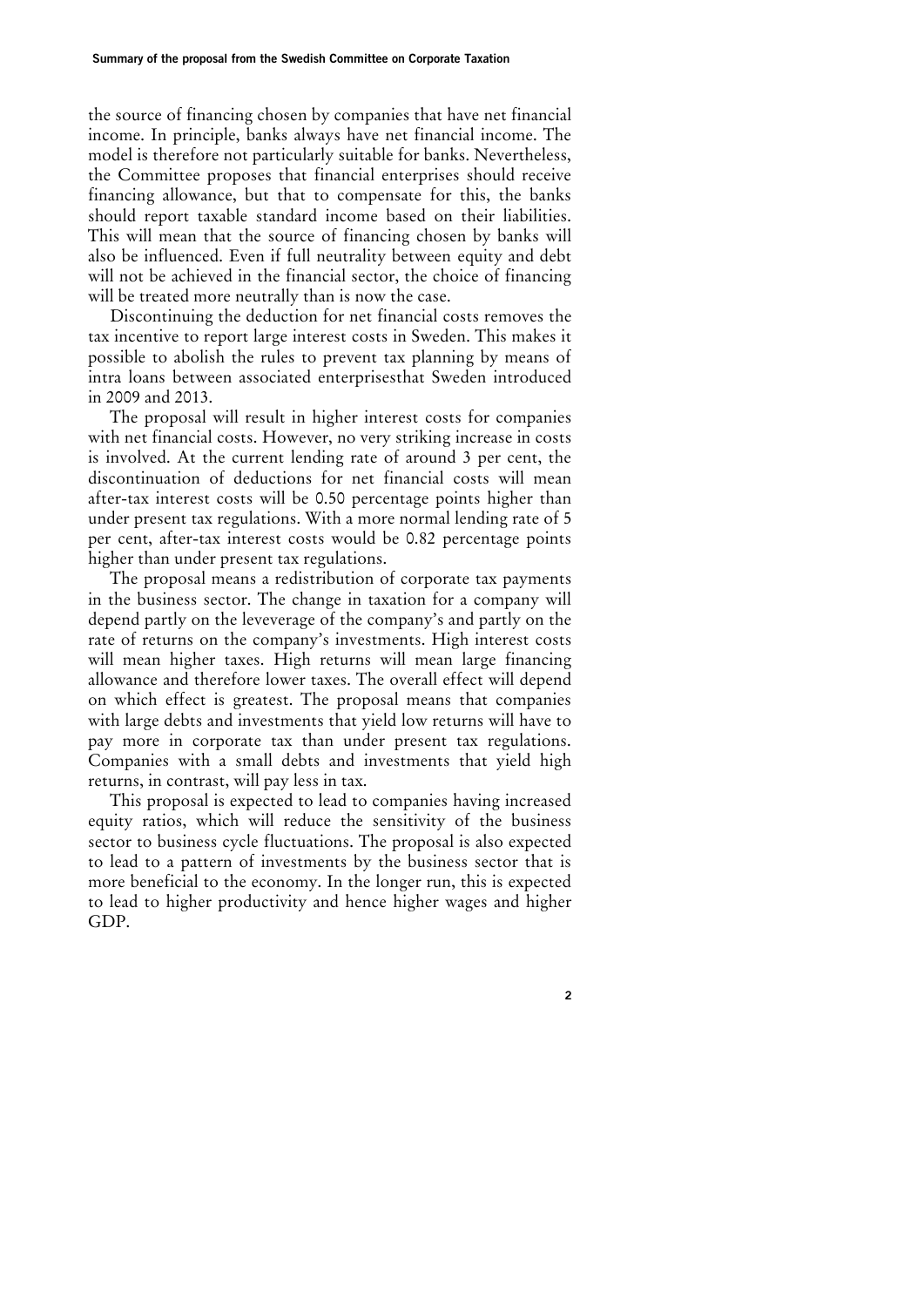### **Summary**

In 2011, the Swedish Government appointed a committee to deliver proposals on an improved system for corporate taxation. The Committee's main task is to propose a system for corporate taxation that leads to greater neutrality between the taxation of equity and debt .

#### *Principle of neutrality*

A tax system characterised by neutrality has good prospects of minimising the costs to the economy of any given tax levy. In the area of corporate taxation, neutrality means, among other things, that the tax system should not distort companies' investment and financing decisions.

Equity and debt are treated differently for the purposes of taxation, which contravenes the principle of neutrality. As a result of the difference in treatment, the cost of equity is considerably higher than that of debt. Equity and debt differ in their suitability for different types of companies, in different sectors, in different stages of development, and so on. In consequence of the more favourable treatment of debt, the tax system favours investments and activities for which debt is suitable and is less favourable to investments in assets that cannot be used as collateral (often intangible assets) and in newly started companies that do not have a long credit history. Another consequence of the difference in treatment is that the financing structure that is economically optimal for businesses differs from the financing structure that is economically optimal for society. The cost of such overindebtedness is linked to the fact that a higher level of indebtedness entails a higher risk of financial distress.

A tax system that discriminates against investments in certain assets and in certain companies, while also encouraging overindebtedness, risks leading to a misallocation of economic resources, in that labour and capital will be employed where the least amount of tax is levied, not where they create most value. The consequence of such misallocation is lower economic growth and a smaller surplus to distribute.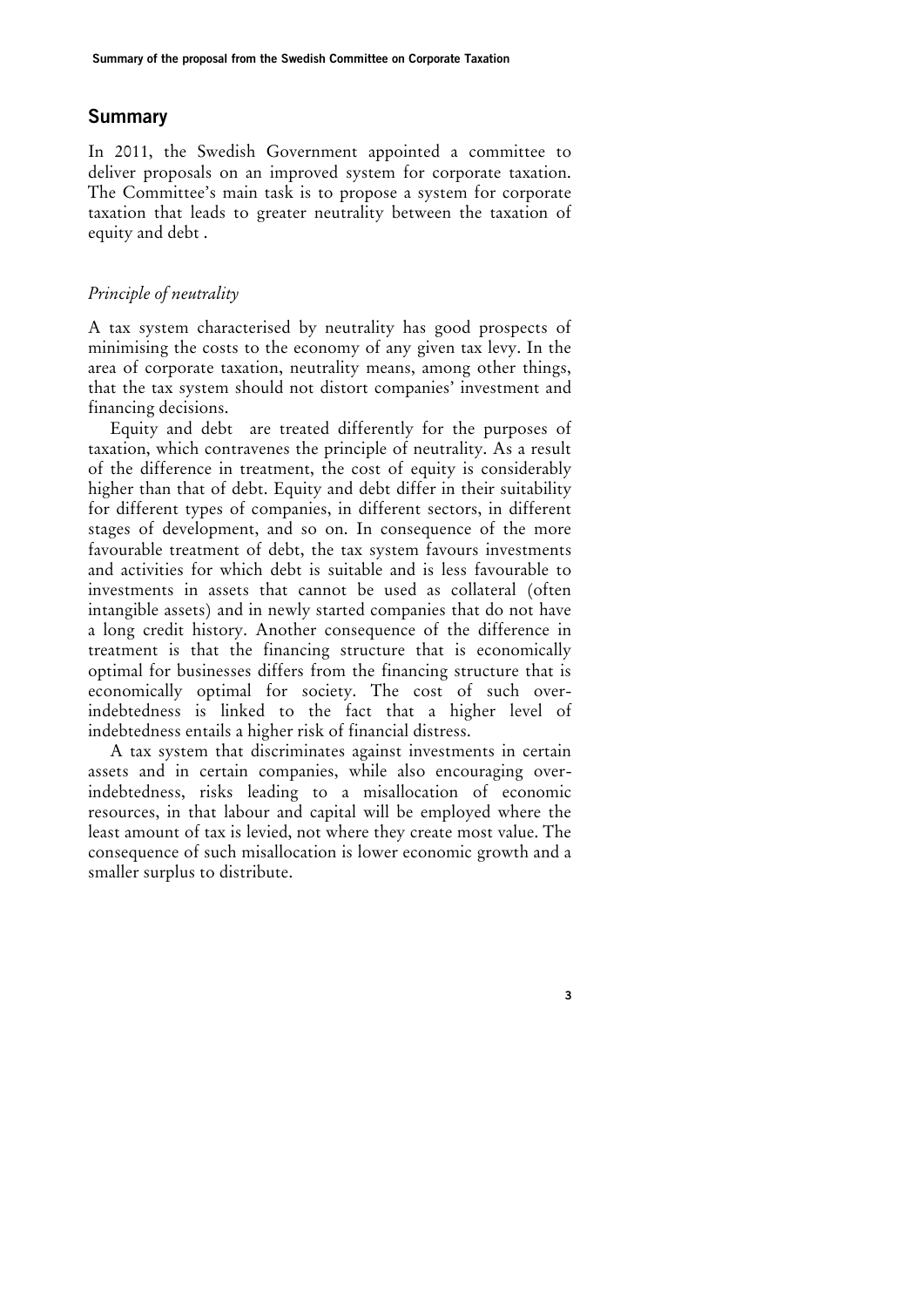#### *Backdrop to the proposed changes*

In most countries – not just Sweden – investments financed by equity are taxed more severely than investments financed by debt. The impact of this differing tax treatment on the economy has been discussed extensively in the economic research literature. Based on this discussion, the Committee has not found any grounds that motivate a difference in the tax treatment of equity and debt . For a long time, the academic discussion on reducing or abolishing the differing tax treatment of equity and debt had little impact on the political debate. The distortions to which the research had drawn attention were probably previously not perceived to be sufficiently serious to lead decision-makers to consider there was any call for reform. However, in recent decades the situation has changed. The financial market has been deregulated and exchange rate regulation abolished both in Sweden and in other countries. This has opened the way for the large-scale conversion of equity into debt and the moving of capital to low tax jurisdictions. Standardised methods have emerged for artificially achieving large interest deductions so as to reduce corporate tax payments. In this way, the differing tax treatment of equity and debt , apart from having a distorting effect on the economy, has also become a factor undermining the corporate tax base. This is problematic from a fiscal perspective and also threatens the legitimacy of the corporate tax system. The Riksdag (the Swedish Parliament) has on two previous occasions (in 2009 and 2013) limited the right to deduct interest costs, with a view to checking abuse. The limitations in the right to deduct interest were designed to prevent tax planning by means of interest deductions for loans between associated enterprises. In both cases, the limitation of the right to deduct interest was accompanied by reductions in corporate tax rates.

Sweden is not the only country to have introduced regulations to prevent certain interest deductions. The Netherlands has regulations that resemble the Swedish regulations in that they seek to distinguish between 'legitimate' and 'non-legitimate' interest deductions. Other countries, including Germany and Finland, have introduced more general regulations that do not make this distinction but instead impose a ceiling on the amount of interest costs that may be deducted. The Committee considers this type of general model interesting, since it has not been thought meaningful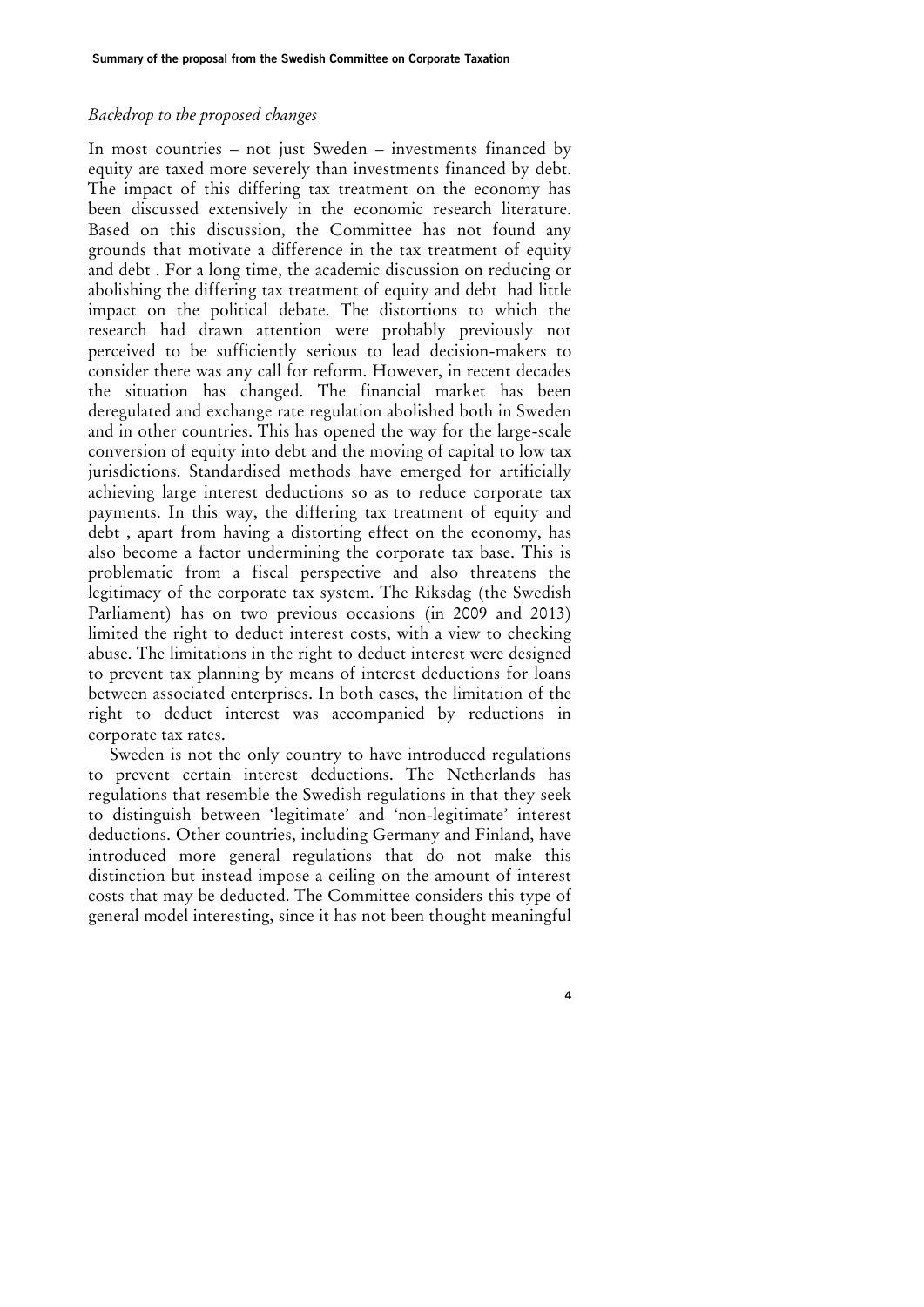to once again formulate rules that aim to distinguish certain 'nonlegitimate' interest costs from others.

Alongside the increased international existence of regulations that restrict the possibility of deducting interest costs, a good deal of economic research has been published on various methods of evening out the difference, in tax terms, between equity and debt . The most discussed models are generally referred to as ACE (Allowance for Corporate Equity) and CBIT (Comprehensive Business Income Tax). In both models, the tax treatment of equity and debt is made equal. In the ACE model this is done by granting an allowance for corporate equity), in the CBIT model by not allowing deductions for interest costs or dividends. These models therefore, taking different approaches, seek to even out the tax difference between equity and debt . In its pure form, the ACE model results in reduced tax revenue for the government. If such a reform is to be financed within the parameters of the corporate tax system, this means the corporate tax rate has to be raised. A CBIT model, in contrast, increases corporate tax revenues and so makes it possible to lower the corporate tax rate. Both models have their adherents, though primarily in the academic world. In the political discussion, these models are more rarely advocated. Some countries have introduced regulations that can be likened to an ACE model. This applies for example to Italy and Belgium. No country, however, has introduced regulations that can be likened to a CBIT model.

#### *Limitation of deductions for interest costs*

The Committee's work on developing a proposal on a corporate tax system has been shaped by the tendencies mentioned above, to formulate general rules for interest deductions that prevent erosion of the Swedish corporate tax base and to design a system that is more neutral in its treatment of equity and debt . Inspiration and ideas have been drawn from the economic research literature and from tax systems in other countries.

The proposal limits the right to deduct interest payments and other financial costs. In a corporate tax system in which all income and expenditure is treated equally, it matters little whether a certain cost is called interest or something else. If the right to deductions is only limited for certain costs, however, the costs that are to be covered by this limitation must be carefully defined. The proposal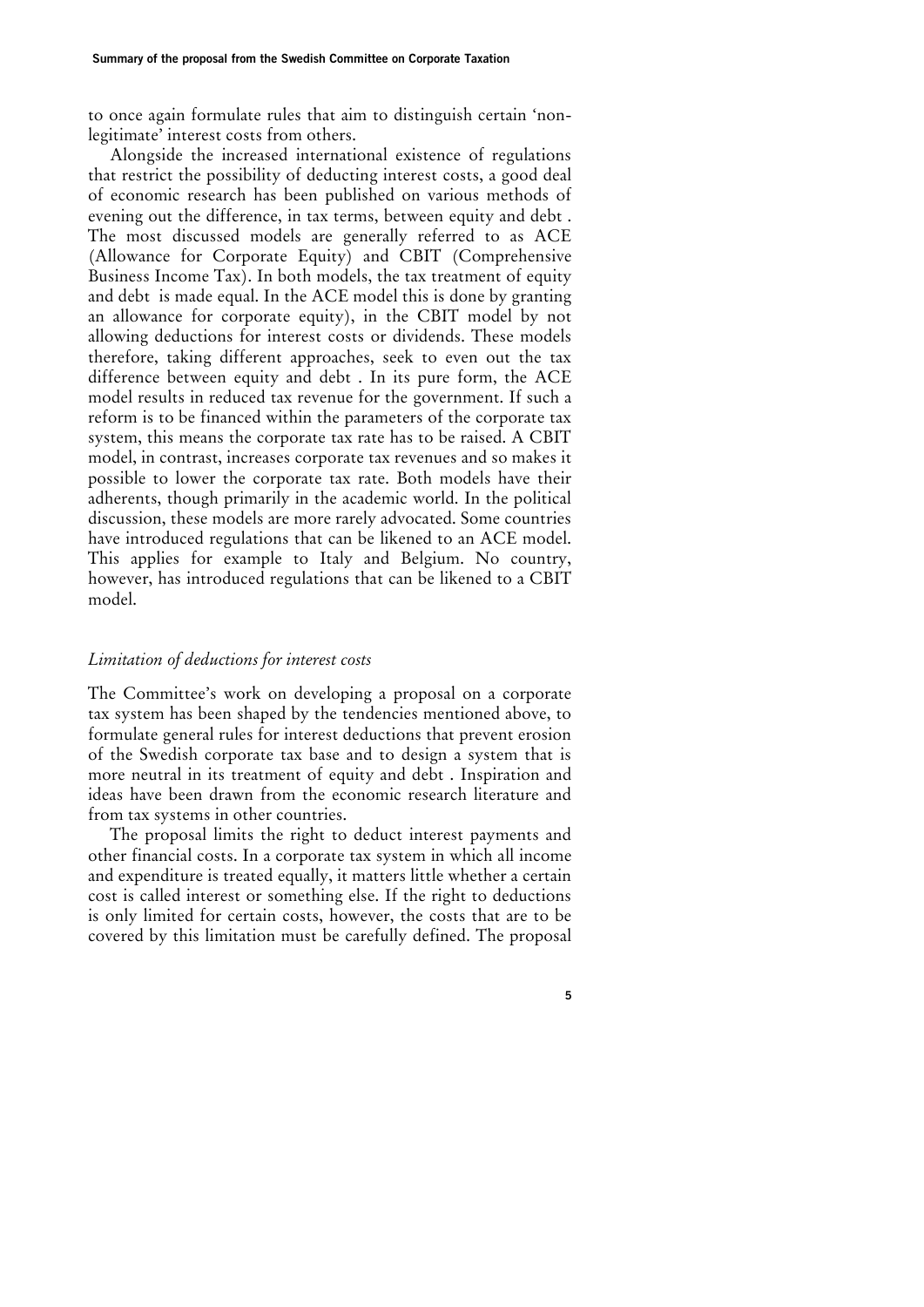uses the concept of 'financial costs', and it is deductions for such expenses that are limited. The starting point is that deductions will be limited for all costs that are interest costs in a financial sense.

It is relatively easy in certain situations to convert interest into other types of financial income and costs, such as exchange rate effects, capital gains and capital losses, and rental income and costs. A broader concept than the current concept of interest must therefore be used. The scope of the concept that will apply under our proposal comes close to the concept of 'financial costs' used in accounting. The Committee therefore proposes that the term 'financial cost' should be used in the new legislation as a common special name for tax purposes for the costs for which the right to deductions is limited. What is referred to as a financial cost will thus acquire a special meaning for tax purposes. Apart from interest, the concept in the proposal also includes exchange rate effects, taxable profits and losses on financial instruments, taxable dividends and the interest component of some rents. For simplicity, certain types of interest payments, such as imputed interest in accounts payable and accounts receivable, will normally not be included. The interest component in rents for real property and non-residential premises and short-term rents of various kinds will not normally be included either.

Deductions will not be denied for all financial costs, only net financial costs. The thinking behind this is that companies commonly have large financial income and large financial costs at the same time. For example, the parent company in a group may take out a large loan that is then loaned on to a number of subsidiaries. If deductions were denied for financial costs in both parent company and subsidiary while the corresponding financial income were taxable, a series of charges to tax would arise in the group.

The economic analysis made by the Committee has not revealed any grounds to treat debt financing more favourably than equity financing. The Committee therefore considers that the complete abolition of the right to deductions for financial costs in excess of financial income has the advantages both of being economically correct and effectively protecting the corporate tax base. The broad formulation of the concept of interest will also result in rules characterised by a high degree of predictability for taxpayers.

One important principle in the Swedish corporate tax system is that an activity conducted in a group and an activity conducted in a single company are to be taxed equally. To uphold this principle,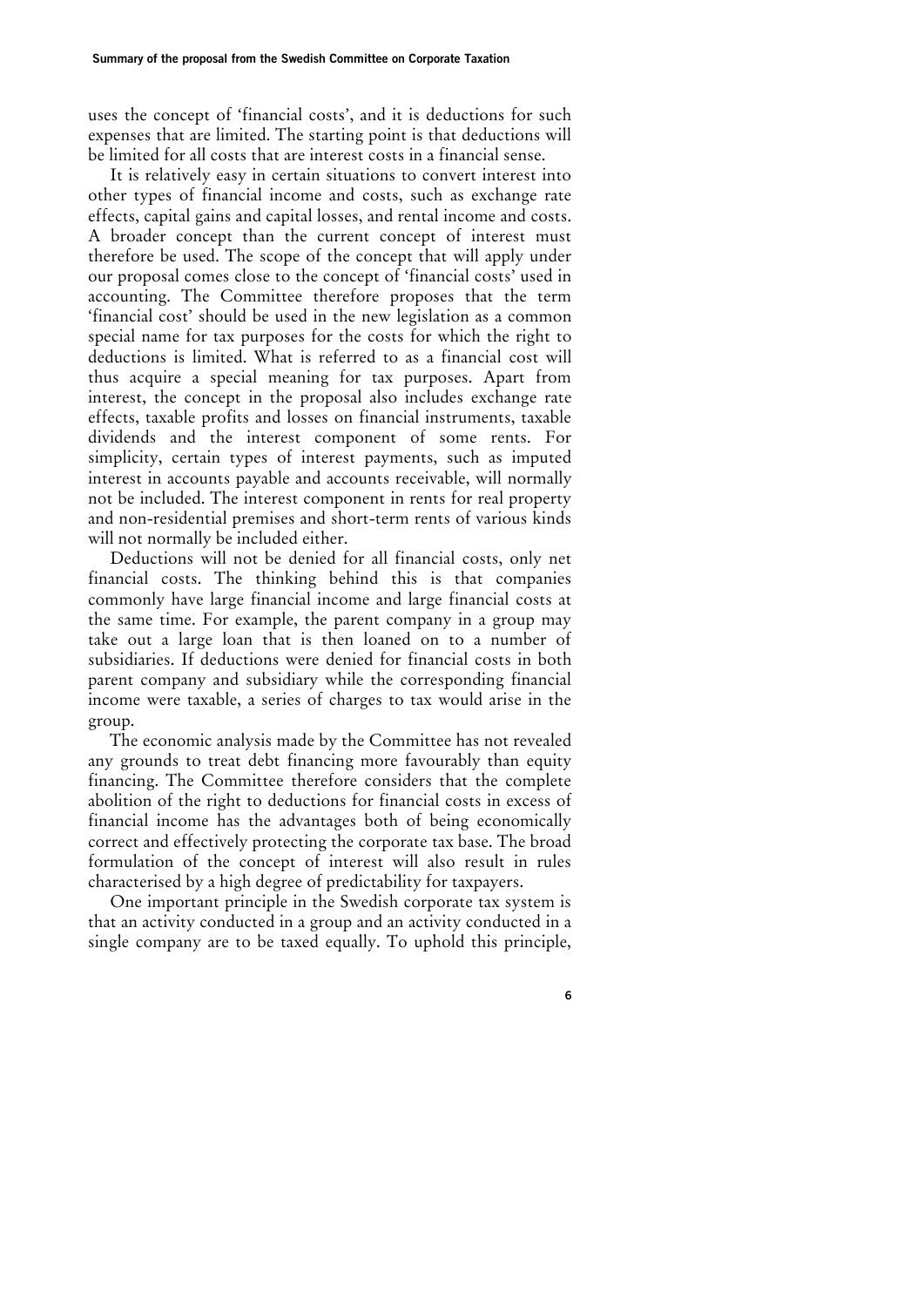companies with net financial income will be allowed to set this off against net financial costs reported by companies in the same group.

#### *Financing allowance*

According to the Committee's terms of reference, the proposals must not lead to an increase in total tax payments from the corporate sector on a static analysis of the budgetary impact. The Committee therefore considers that the possibility of deducting interest – which is only linked to the cost of financing using debt – should not only be limited; it would also be appropriate to supplement this with a form of tax relief that will increase after-tax returns on all investments, irrespective of the source of financing.

The discontinued deduction should, in the Committee's view, be replaced with a new form of deduction tied to returns on all capital (both own and borrowed). This can be done in a number of different ways. One option the Committee has considered is to link the financing allowance to the size of actual investments. However, the Committee has found that, in practice, it is virtually impossible to design such a system so as to lead to neutral taxation of different investments. In addition, measuring companies' actual investments is highly problematic in practice. Companies make investments with the intention of generating returns. Consequently, linking the financing allowance directly to the returns on investments is another way of reducing the tax on the returns on investments. The Committee finds that this link is both practicable and more stable with regard to circumvention than models that build on the size of investments made. The financing allowance is designed so as to be exactly equivalent to a reduction of the corporate tax rate; the proposed 25 per cent financing allowance corresponds to a reduction of 5.5 percentage points in the corporate tax rate. Since the proposal involves such a substantial limitation on the right to deductions for interest and other financial costs, the Committee considers it appropriate to propose a general deduction in the form of a financing allowance rather than a reduction of the corporate tax rate.

The proposed rules for limiting deductions and financing allowances are intended for legal entities. Special rules are proposed for partnerships. The rules will not apply to sole propriotorships.